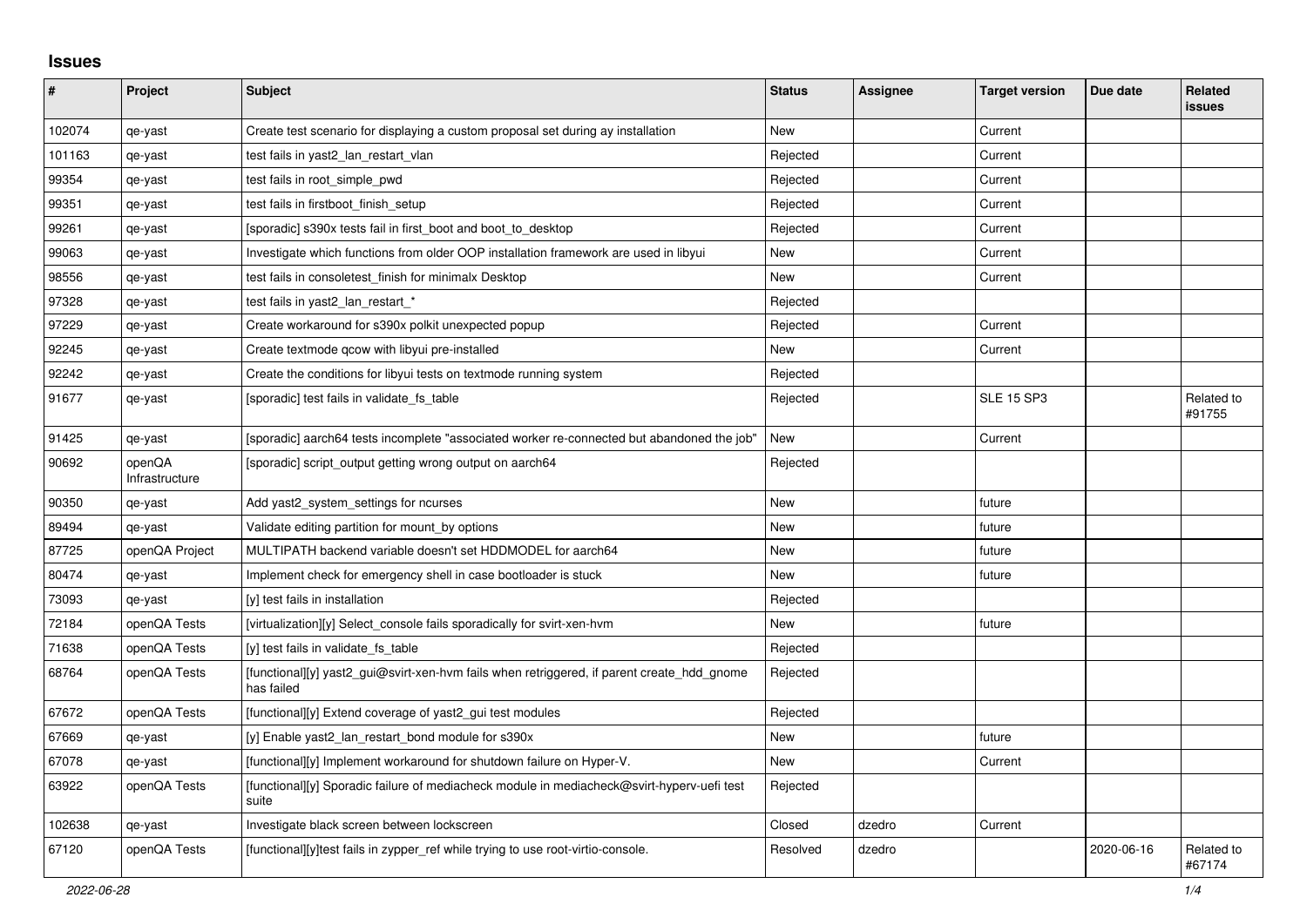| $\pmb{\#}$ | Project        | <b>Subject</b>                                                                               | <b>Status</b>  | Assignee            | <b>Target version</b> | Due date   | <b>Related</b><br><b>issues</b>               |
|------------|----------------|----------------------------------------------------------------------------------------------|----------------|---------------------|-----------------------|------------|-----------------------------------------------|
| 97766      | qe-yast        | Adapt the order of activation for ZFCP with client for libyui-rest-api                       | Closed         | geor                | Current               |            | Related to<br>#98811                          |
| 97325      | qe-yast        | Collect logs in autoyast reinstall when failing detecting disk after installation            | Closed         | geor                | Current               |            |                                               |
| 102515     | qe-yast        | validate_self_update greps only in /var/log/y2log and misses compressed logs                 | Closed         | JERiveraMoya        | Current               |            |                                               |
| 97760      | qe-yast        | Rewrite workaround for scrolling for bsc#1189550                                             | Closed         | JERiveraMoya        | Current               |            |                                               |
| 97331      | qe-yast        | [timebox: 24h] Investigate failure in rebootmgr                                              | Closed         | JERiveraMova        | Current               |            | Related to<br>#98832                          |
| 97319      | qe-yast        | tests fail for ppc installation at different points                                          | Closed         | JERiveraMoya        | Current               |            |                                               |
| 95392      | qe-yast        | Expand functionality of prepare profile module                                               | Closed         | JERiveraMoya        | Current               |            |                                               |
| 93029      | qe-yast        | Implement test module for Product selection using LibyuiClient in YaST Job Group             | Closed         | JERiveraMoya        | <b>SLE 15 SP3</b>     |            |                                               |
| 80272      | qe-yast        | Adapt yast2_expert_partitioner (before: yast2_storage_ng) in ppc64le to use libyui           | Closed         | JERiveraMoya        | <b>SLE 15 SP3</b>     |            | Blocked by<br>#80840                          |
| 75424      | qe-yast        | [sporadic] test fails in force_scheduled_tasks                                               | Closed         | <b>JERiveraMoya</b> | <b>SLE 15 SP3</b>     |            |                                               |
| 73306      | qe-yast        | [y][timeboxed:20h] test fails in await_install                                               | <b>Blocked</b> | <b>JERiveraMoya</b> | Current               |            |                                               |
| 71116      | qe-yast        | [y] Add OpenQA test for OneClickInstall                                                      | Closed         | <b>JERiveraMova</b> | <b>SLE 15 SP3</b>     |            |                                               |
| 67903      | openQA Tests   | [y][functional] Set partial sync for Debug and Source repositories                           | Resolved       | JERiveraMova        | <b>SLE 15 SP3</b>     | 2020-07-14 |                                               |
| 93641      | qe-yast        | Create schedules for opensuse test suites                                                    | Closed         | <b>JRivrain</b>     | <b>SLE 15 SP3</b>     |            | Related to<br>#94069.<br>Related to<br>#92479 |
| 80206      | qe-yast        | Adjust msdos scenario for the UI changes in the Expert Partitioner                           | Closed         | <b>JRivrain</b>     | <b>SLE 15 SP3</b>     |            |                                               |
| 73477      | qe-yast        | Modify firstboot configuration for yast2_firstboot_custom                                    | Closed         | <b>JRivrain</b>     | <b>SLE 15 SP3</b>     |            |                                               |
| 73474      | qe-yast        | Add more modules to yast2_firstboot                                                          | Closed         | <b>JRivrain</b>     | <b>SLE 15 SP3</b>     |            |                                               |
| 73471      | qe-yast        | Enable yast2 firstboot in textmode                                                           | Closed         | <b>JRivrain</b>     | <b>SLE 15 SP3</b>     |            |                                               |
| 73096      | qe-yast        | [sporadic] msdos test fails in validate fs table                                             | Rejected       | JRivrain            | <b>SLE 15 SP3</b>     |            |                                               |
| 67822      | openQA Project | [tools] When using refspec for svirt-xen-hvm, openQA-SUT-2 fails                             | Resolved       | okurz               |                       | 2020-06-23 |                                               |
| 67537      | openQA Project | [tools] Not possible to change hostname on Xen tests.                                        | Resolved       | okurz               |                       | 2020-06-20 |                                               |
| 63460      | openQA Tests   | serial console stopped working on hyperv                                                     | Rejected       | okurz               |                       |            |                                               |
| 62243      | openQA Project | After latest updates, openQA has problematic behavior on Dell Precision 5810                 | Resolved       | okurz               | Done                  |            | Related to<br>#62015,<br>Copied to<br>#62567  |
| 91830      | qe-yast        | Investigate if a change of DH version for TLS negotiation can fix 'remote_controller' module | Resolved       | oorlov              | <b>SLE 15 SP3</b>     |            |                                               |
| 87646      | qe-yast        | Create autoyast test using btrfs quota limit                                                 | Closed         | oorlov              | <b>SLE 15 SP3</b>     |            |                                               |
| 81310      | qe-yast        | [sporadic][timeboxed:10h] test fails in mediacheck on svirt uefi                             | Resolved       | oorlov              | future                |            |                                               |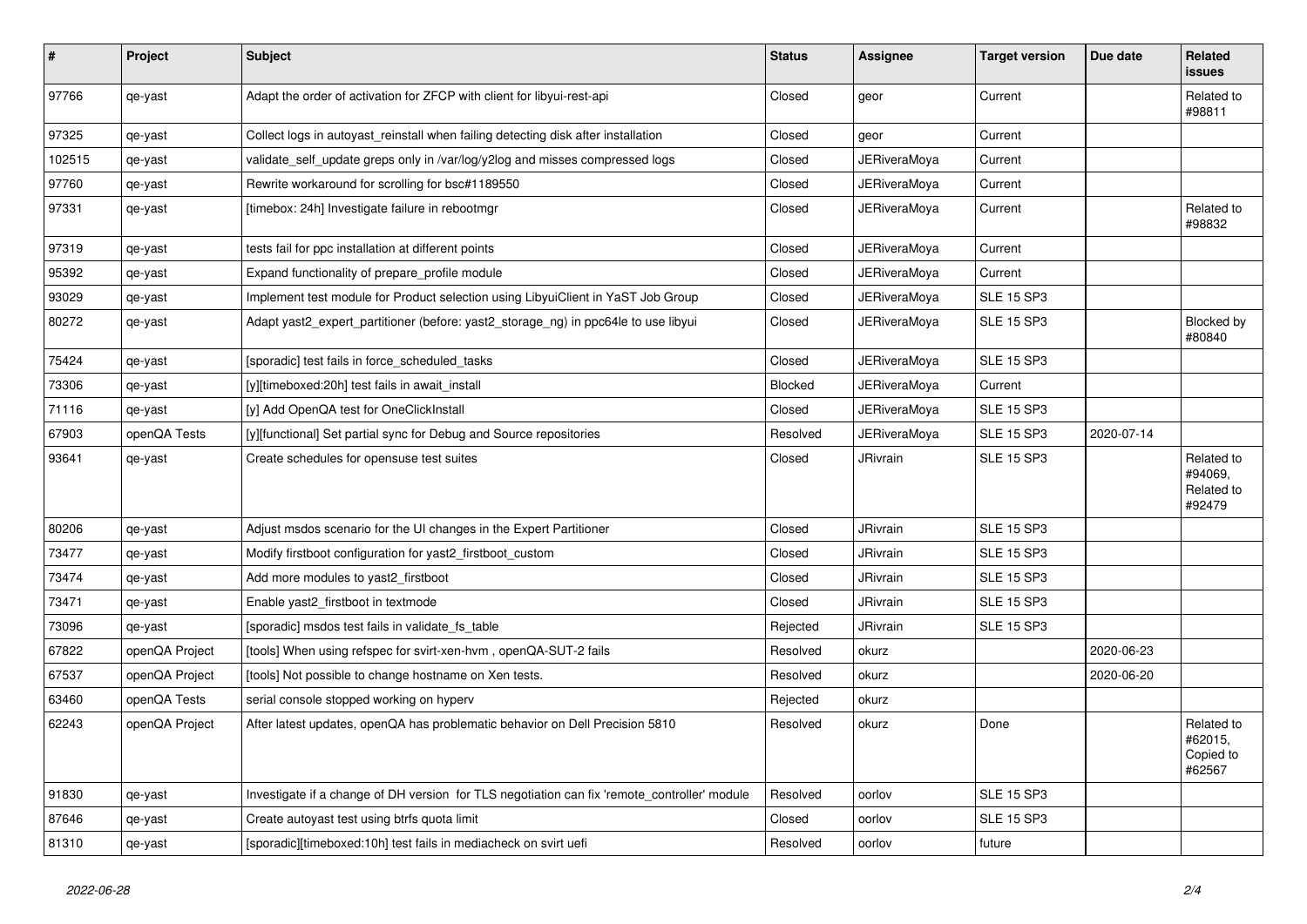| $\sharp$ | Project      | <b>Subject</b>                                                                                          | <b>Status</b> | <b>Assignee</b>  | <b>Target version</b> | Due date   | Related<br>issues          |
|----------|--------------|---------------------------------------------------------------------------------------------------------|---------------|------------------|-----------------------|------------|----------------------------|
| 76885    | qe-yast      | Unit test for yast2-metapackage-handler OneClickInstallWorkerFunction.rb (part I)                       | Resolved      | oorlov           | <b>SLE 15 SP3</b>     |            |                            |
| 67732    | openQA Tests | [functional][y] Add yast2 lang module for other than 64bit machines                                     | Resolved      | oorlov           | <b>SLE 15 SP3</b>     | 2020-07-14 |                            |
| 101370   | qe-yast      | test fails in yast2 firewall due to recent modification the interface zone                              | Blocked       | rainerkoenig     | Current               |            |                            |
| 97316    | qe-yast      | test fails in releasenotes_origin                                                                       | Closed        | rainerkoenig     | Current               | 2021-09-23 |                            |
| 91350    | qe-yast      | [timeboxed:16h][sporadic] test fails in verify undelete snapshots                                       | Closed        | riafarov         | <b>SLE 15 SP3</b>     |            |                            |
| 91136    | qe-yast      | Textmode test suite fails for s390x-kvm                                                                 | Rejected      | riafarov         | <b>SLE 15 SP3</b>     |            |                            |
| 91130    | qe-yast      | Use libyui for btrfs_libstorage-ng ipmi and zVM                                                         | Closed        | riafarov         | <b>SLE 15 SP3</b>     |            |                            |
| 89932    | qe-yast      | [sporadic] stabilize partitioning_firstdisk                                                             | Closed        | riafarov         | <b>SLE 15 SP3</b>     |            |                            |
| 81248    | qe-yast      | test fails in snapshots_small_root on aarch64                                                           | Rejected      | riafarov         | <b>SLE 15 SP3</b>     |            |                            |
| 80276    | qe-yast      | [sporadic][timeboxed:12h] autoyast_reinstall@s390x-kvm-sle12 fails in installation                      | Closed        | riafarov         | <b>SLE 15 SP3</b>     |            |                            |
| 80220    | qe-yast      | test choses wrong product for installation                                                              | Rejected      | riafarov         | <b>SLE 15 SP3</b>     |            |                            |
| 80212    | qe-yast      | Adjust cryptivm scenario for the UI changes in the Expert Partitioner                                   | Rejected      | riafarov         | <b>SLE 15 SP3</b>     |            |                            |
| 80210    | openQA Tests | [ppc64le] ppc64le-hmc tests fail in bootloader_start                                                    | Rejected      | riafarov         |                       |            |                            |
| 80204    | qe-yast      | Adjust lvm+resize_root scenario for the UI changes in the Expert Partitioner                            | Closed        | riafarov         | <b>SLE 15 SP3</b>     |            |                            |
| 73642    | qe-yast      | Modify allmodules+allpatterns+registration test suite                                                   | Closed        | riafarov         | <b>SLE 15 SP3</b>     |            | Related to<br>#73645       |
| 73363    | qe-yast      | sporadic failure for btrfs_libstorage-ng@64bit-ipmi                                                     | Closed        | riafarov         | <b>SLE 15 SP3</b>     |            |                            |
| 71641    | openQA Tests | [y] test fails in sshd for ppc64le-hmc-4disk                                                            | Resolved      | riafarov         | <b>SLE 15 SP3</b>     | 2020-10-06 |                            |
| 69751    | openQA Tests | [y] Module validate_encrypt fails on s390x-kvm-sle12                                                    | Resolved      | riafarov         | <b>SLE 15 SP3</b>     | 2020-09-08 | Has<br>duplicate<br>#69991 |
| 69658    | openQA Tests | [y] test fails in yast2_control_center                                                                  | Resolved      | riafarov         | <b>SLE 15 SP3</b>     |            |                            |
| 67117    | openQA Tests | [functional][y]test fails in yast2_proxy and yast2_dns_server                                           | Resolved      | riafarov         | <b>SLE 15 SP2</b>     | 2020-06-16 |                            |
| 64688    | openQA Tests | [functional][y] Travis check detect_unused_modules is taking 4 minutes to be completed.                 | Resolved      | riafarov         | future                | 2020-06-02 |                            |
| 97709    | qe-yast      | [sporadic] accept_timezone_configuration fails to navigate next screen                                  | Closed        | syrianidou_sofia | Current               |            |                            |
| 95551    | qe-yast      | autologin_yast test fails in first_boot                                                                 | Closed        | syrianidou_sofia | Current               |            |                            |
| 95542    | qe-yast      | test fails in yast2_kdump                                                                               | Closed        | syrianidou_sofia | Current               |            |                            |
| 93411    | qe-yast      | Create test cases for Language, Keyboard and Product Selection                                          | Closed        | syrianidou_sofia | <b>SLE 15 SP3</b>     |            |                            |
| 93032    | qe-yast      | Use accept_license module with libyui-rest-api in all test suites in YaST, TW and Leap 15<br>Job Groups | Closed        | syrianidou_sofia | <b>SLE 15 SP3</b>     |            |                            |
| 90851    | qe-yast      | SLE 15 SP3 Release Candidate 2 exploratory testing                                                      | Resolved      | syrianidou_sofia |                       |            |                            |
| 88480    | qe-yast      | [sporadic] boot encrypt doesn't unlock encrypted disk for cryptlym@ppc64le                              | Closed        | syrianidou_sofia | <b>SLE 15 SP3</b>     |            |                            |
| 80216    | qe-yast      | Adjust home_encrypted scenario for the UI changes in the Expert Partitioner                             | Resolved      | syrianidou_sofia | <b>SLE 15 SP3</b>     |            |                            |
| 76888    | qe-yast      | Unit test for yast2-metapackage-handler OneClickInstallWorkerFunction.rb (part II)                      | Closed        | syrianidou_sofia | <b>SLE 15 SP3</b>     |            |                            |